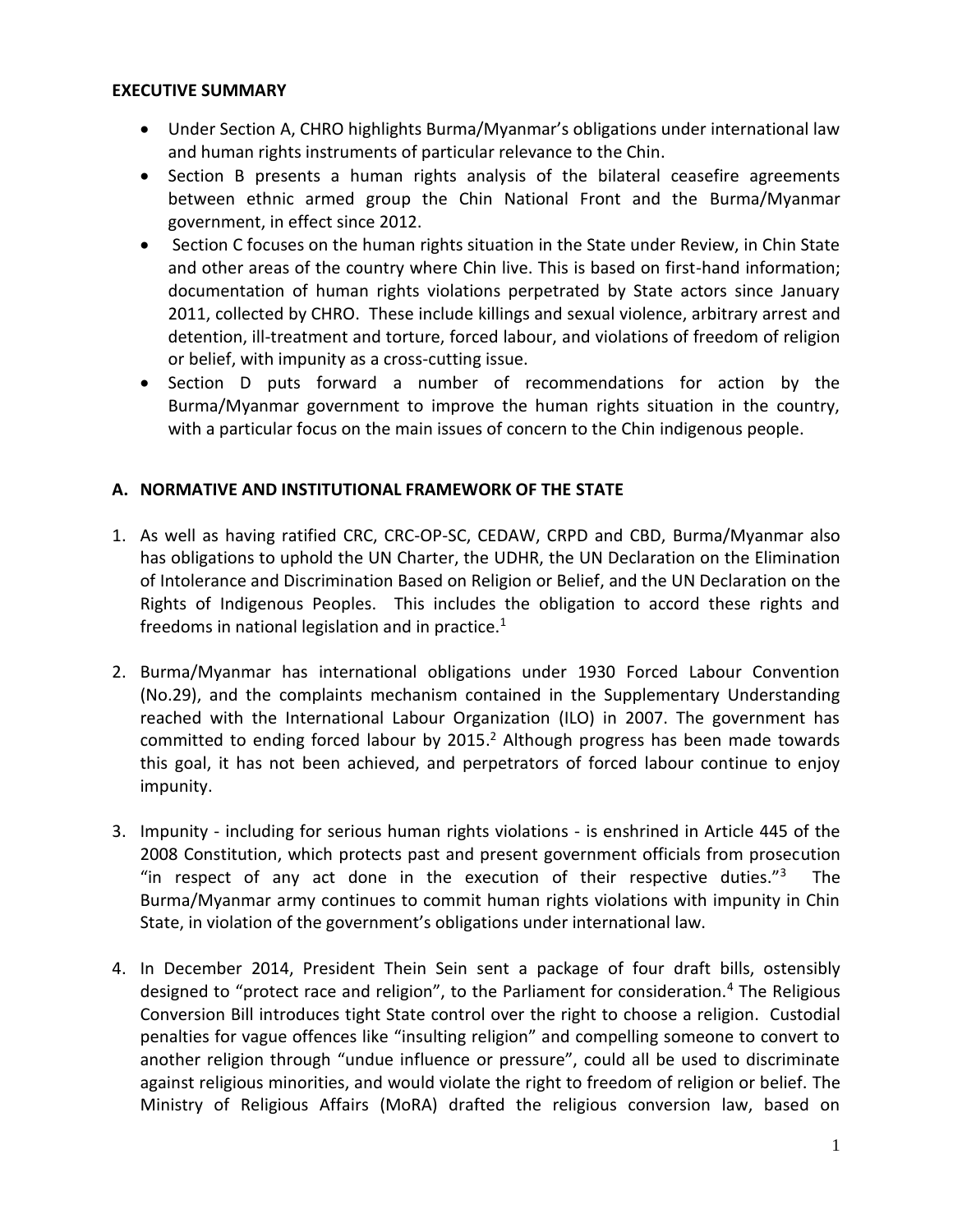proposals by an ultra-nationalist Buddhist organization called the Association for the Protection of Race and Religion.<sup>5</sup>

# **B. BILATERAL CEASEFIRE AGREEMENTS IN EFFECT IN CHIN STATE<sup>6</sup>**

- 5. Negotiations for a Nationwide Ceasefire Agreement (NCA) and framework for political dialogue between the government and the Ethnic Armed Groups (EAGs) are ongoing. Various bilateral ceasefire agreements, signed from 2011 onwards, remain in effect. The three agreements signed between the Chin National Front (CNF) and the government in January, May, and December 2012 are comprised of 51 points in total, and are the most comprehensive of all the current bilateral agreements.<sup>7</sup>
- 6. In terms of human rights protections, point 13 of the May 2012 agreement between the CNF and the Union government specifies, "The parties agreed to cooperate in ensuring unconditional and due punishment for anyone for violations of basic human rights in accordance with the law, as well as ensuring that no party violates the constitutional basic human rights of the people in the future during the course of the ceasefire agreement."
- 7. Point 14 of the May agreement provides for the formation of a Ceasefire Monitoring Body, to be comprised of pastors from the Chin Peace and Tranquility Committee (CPTC)<sup>8</sup>, and "legal experts". The Ceasefire Monitoring Body has to report any failures to observe any points of the agreements by named parties to a Crisis Mediation Body.<sup>9</sup> This is an ad hoc body to be formed in response to specific incidents, made up of relevant point persons from the Burma/Myanmar Army and the CNF. This includes failures to observe point 13, on violations of basic human rights.
- 8. However, point 12 of the May 2012 agreement provides for immunity from retrospective criminal prosecution for CNF members. No party to the conflicts in Burma/Myanmar should enjoy impunity for past human rights violations.
- 9. Point 5 of the December 2012 agreement provides for the formation of an independent Chin human rights committee, reporting to the Myanmar National Human Rights Commission, the Chin State government, and the CNF.
- 10. The 28-point December 2012 agreement includes a number of other provisions for the protection of human rights. Point 21 provides for the implementation of the teaching of Chin languages at primary education level, while point 23 provides for the full enjoyment of all tenets of freedom of religion or belief in Chin State.<sup>10</sup> The human rights provisions outlined above have yet to be implemented.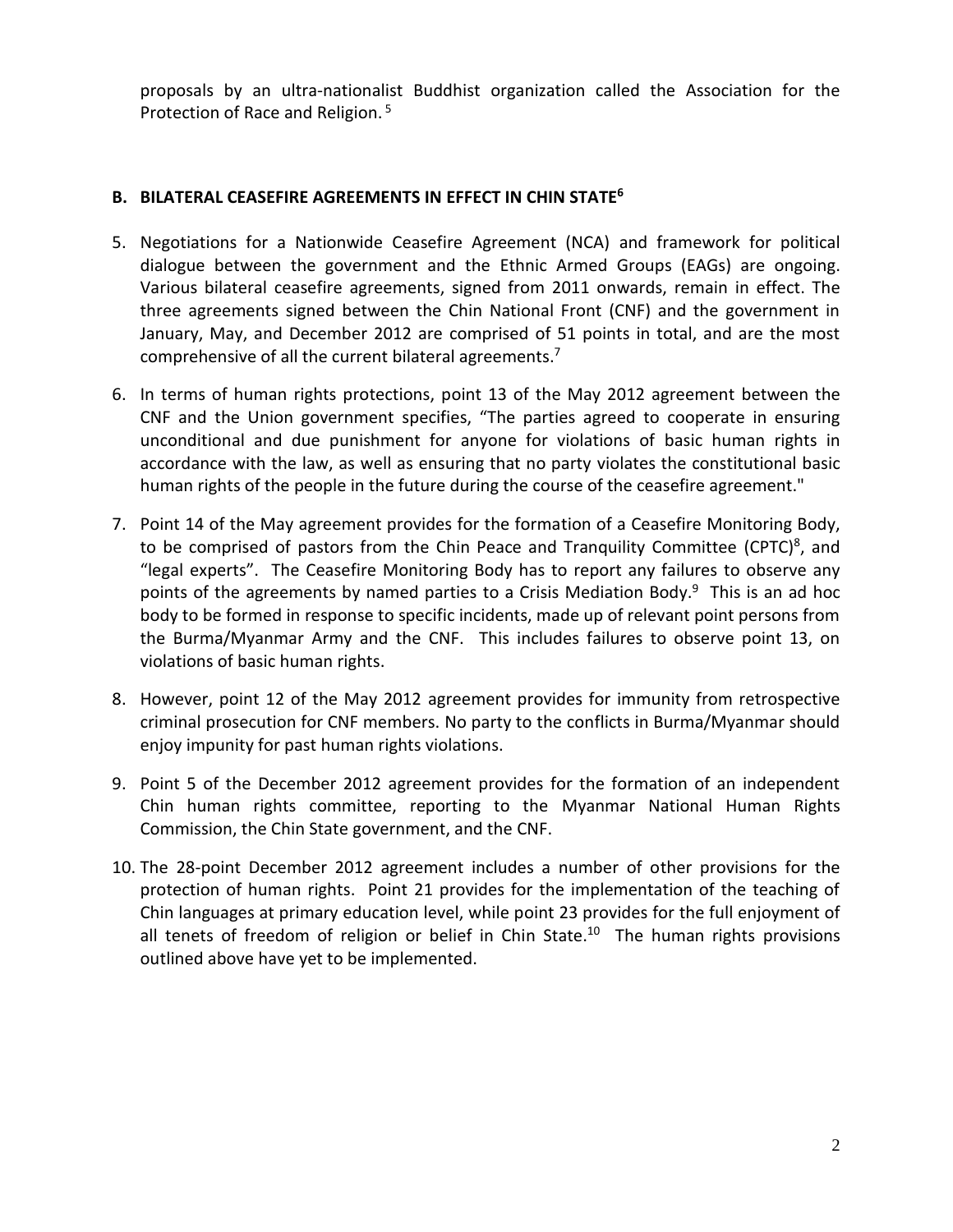#### **C. PROMOTION AND PROTECTION OF HUMAN RIGHTS ON THE GROUND**

Militarization and poor basic infrastructure make it challenging to collect comprehensive information about the human rights situation in Chin State. CHRO is one of the few organizations able to document human rights violations (HRVs) in the area. Due to the difficult operating environment, it is likely that the true figures for HRVs are in fact considerably higher.

#### **Killings and Sexual Violence<sup>11</sup>**

- 11. Since 2011, CHRO has documented the death of one Chin man at the hands of two Burma/Myanmar soldiers from Light Infantry Battalion (LIB) 269 and a policeman, in July 2012 in Tedim township. He was beaten to death when he tried to peacefully resolve a dispute.<sup>12</sup>
- 12. Since 2011, at least four Chin women and girls have been raped or sexually assaulted by soldiers serving in the Burma/Myanmar army. Two of the victims were aged 13 and 15. The most recent incident took place in June 2014. No known action has been taken against any of the alleged perpetrators. $^{13}$

#### **Arbitrary Arrest and Detention; Unfair Charges**

- 13. Since 2011, CHRO has documented 37 individual cases of arbitrary arrests and detention in Chin State. 18 cases took place in 2011, in connection with alleged support for the CNF; campaigning for recognition of Chin National Day; building Christian infrastructure without official permission; and arbitrary detention until extortion demands were met.<sup>14</sup>
- 14. 19 cases took place in 2014, in connection with alleged support for the CNF; building Christian infrastructure without official permission; protesting against land confiscation; and protesting against sexual violence. 15
- 15. For example, in June 2014, in accordance with the 2011 Peaceful Assembly and Peaceful Procession Law, women human rights defenders from Rezua and Matupi towns in Chin State applied for permission to protest against sexual violence perpetrated by Burma/Myanmar Army soldiers, following the sexual assault of a Rezua woman earlier that month. Their applications were refused. When they proceeded with their protests, eight organizers were arrested under Article 18 of the law. They were convicted and given a monetary fine.<sup>16</sup>

# **Ill-Treatment and Torture<sup>17</sup>**

16. Since 2011, CHRO has documented more than 21 cases of ill-treatment perpetrated by Burma/Myanmar soldiers and other State actors, in some cases amounting to torture.<sup>18</sup>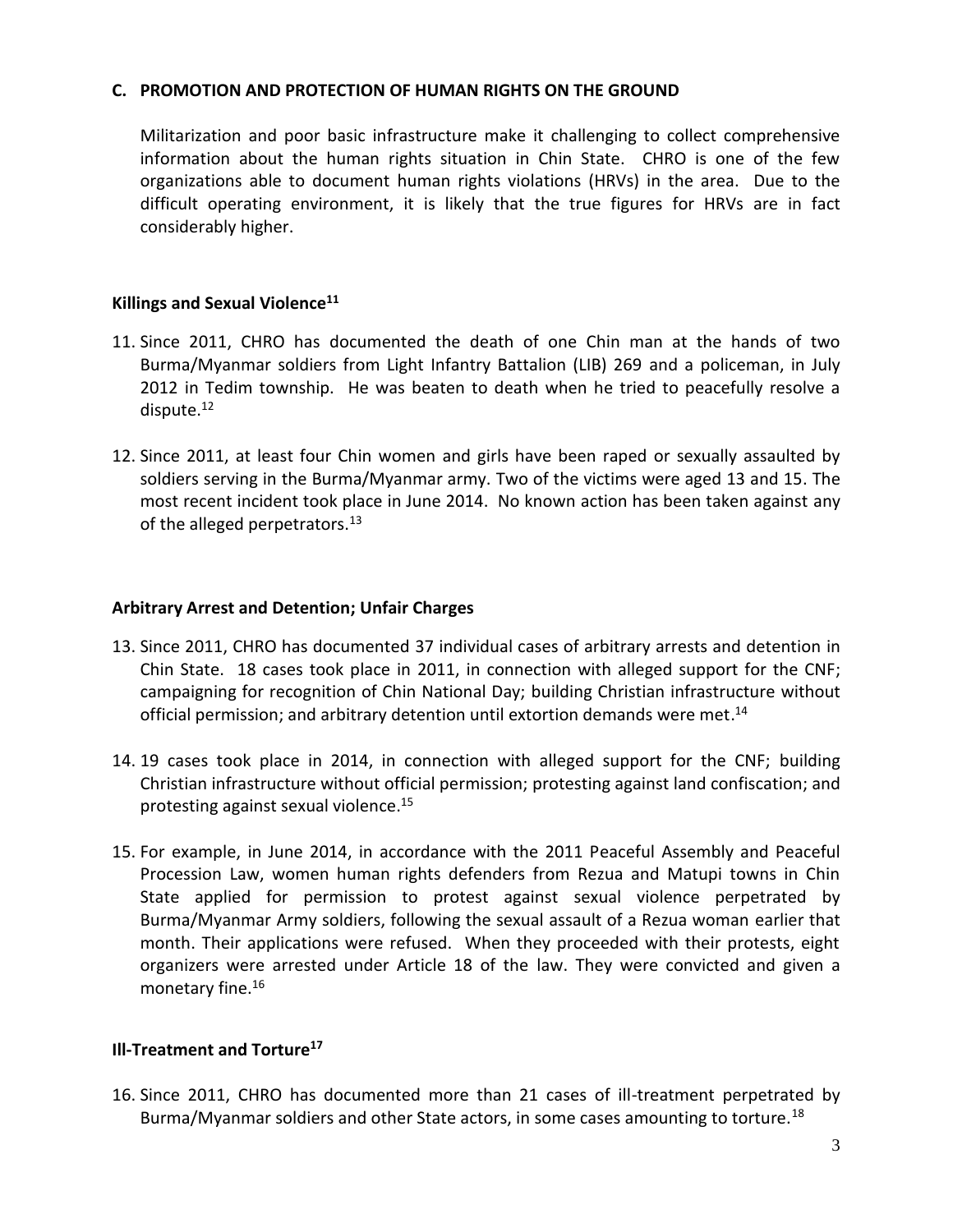- 17. For example, in August 2014, 8 Khumi Chin farmers were arrested and detained for more than a week by LIB 344 Commander Major Tin Htut Oo in the Paletwa area, after armed members of CNF visited their farms uninvited. While in custody, 7 of the farmers were subjected to ill-treatment amounting to torture by Major Tin Htut Oo. At times they were tied up, kicked and punched, and were denied food for the duration of their detention. Despite writing three complaint letters to the authorities, demanding justice and compensation for property destroyed while in custody, the farmers have had no response.<sup>19</sup>
- 18. As the incident violated the terms of the CNF-government ceasefire agreements, in their capacity as the Ceasefire Monitoring Body, the CPTC conducted an investigation and submitted their findings to both parties to the conflict. To date, the Crisis Mediation Body has not been convened and there has been no justice for the farmers.<sup>20</sup>

# **Forced Labour<sup>21</sup>**

19. Since 2011, 35 incidents of forced labour have been documented by CHRO, some involving orders to multiple villages at a time. Such cases include portering and performing other duties for the Burma/Myanmar army. Since 2013, due to less frequent troop movements within Chin State, demands for forced labour from the military have declined. However, demands for forced labour continue and often intersect with violations of freedom of religion or belief, such as orders for Christian civil servants to perform additional work during Christian worship hours on Sunday, or preparing offerings and other forms of work for Buddhist ceremonies. Civil servants are not compensated for this work, and face retribution including the threat of losing their job or other financial penalties if they refuse to perform the work.<sup>22</sup>

# **Freedom of religion or belief<sup>23</sup>**

- 20. Chin Christians continue to face systematic violations of the right to freedom of religion or belief. These include discriminatory restrictions imposed by MoRA, which make land ownership rights and official permission to construct Christian infrastructure very difficult to obtain; and violations of freedom of religious assembly, worship, and proselytizing.<sup>24</sup>
- 21. CHRO has documented the destruction or removal of 13 large Christian crosses in Chin State on the orders of the authorities, four of which have taken place since 2011. Other emblematic cases documented in Chin populated areas since 2011 include assaults of Christian missionaries by State actors; a Chin MP threatened at gunpoint by Burma/Myanmar Army soldiers at a Christian conference; eviction and threats to burn down a village for conversion to Christianity; and unfair charges brought against Chin Christians for the construction of churches or crosses without official permission. At the same time, State spending for the construction of Buddhist infrastructure in predominantly Chin Christian areas continues.<sup>25</sup>
- 22. In November 2013, the historic Chin National Conference made 12 recommendations to the government on freedom of religion or belief, including: grant land ownership rights for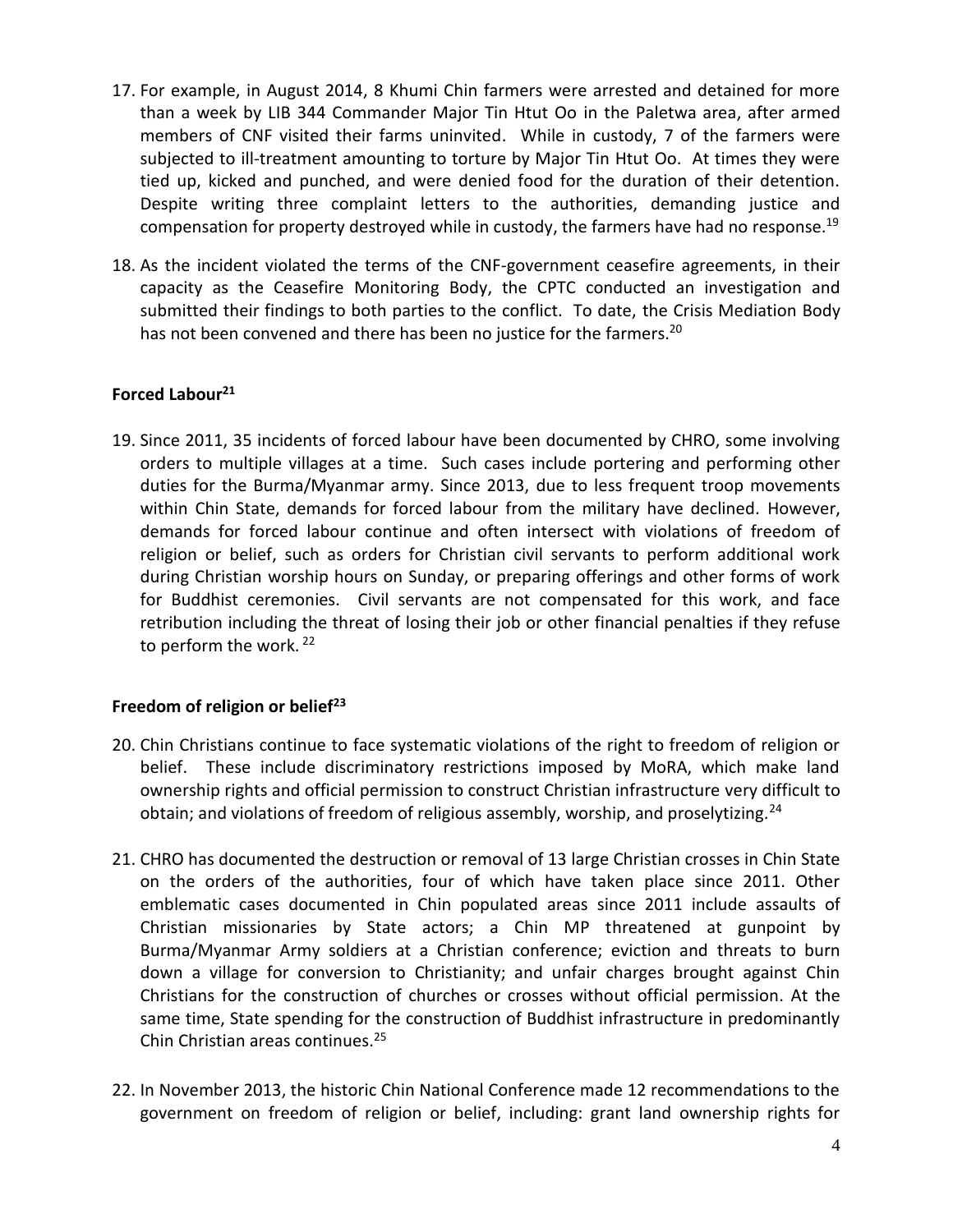religious purposes; guarantee freedom of religious worship, assembly, and proselytizing; and restore all Chin Christian crosses that were destroyed under previous pretexts.<sup>26</sup>

## **Poverty, the Right to Food, and Food Insecurity<sup>27</sup>**

- 23. People in Chin State are by far the poorest in Burma/Myanmar, according to the 2011 UNDP *Poverty Profile*. 73 percent of people live below the poverty line, and 25 percent live in extreme poverty, compared with a national average of 5 percent.<sup>28</sup> Discrimination and poverty are inextricably linked, as emphasized by the UN Special Rapporteur on contemporary forms of racism.<sup>29</sup> State-sanctioned discrimination has manifested as a pattern of pervasive human rights violations perpetrated against the Chin by State actors. Forced labour, food misappropriation, land confiscation, extortion and arbitrary taxation and have seriously undermined Chin subsistence livelihoods over the past two decades, and exacerbated levels of extreme poverty. 30
- 24. Food insecurity continues to be a major problem affecting communities in Chin State, due to the lasting impact of the well-documented 2006 – 2010 food crisis, and heavy rains and flooding. The Chin State government has been ineffective at responding to the challenges of food insecurity.<sup>31</sup>
- 25. In 2014, the UNODC conducted its first opium poppy cultivation survey in Northern Chin State, estimating that 1,100 hectares are under cultivation, which corroborates local estimates. Poverty is the primary reason for poppy cultivation in the area. Although the Chin State government has reportedly destroyed some opium poppy plantations, it has not provided any alternative sustainable livelihood programs. An increase in opium addiction is having a devastating impact on local villages. Cultivation has been increasing since 2006, with the trade reportedly controlled by Meitei rebel groups from Manipur, Northeast India, in collaboration with the Burma/Myanmar Army.<sup>32</sup>

# **Right to Health<sup>33</sup>**

- 26. Basic health care facilities in Chin State are completely inadequate and understaffed. According to 2013 statistics from the Chin State Health Department, there is only one doctor per 6,494 people in the area. In addition, currently only one out of the total 16 station hospitals across Chin State has a medical doctor, with the rest run by nurses. In early 2015, five young children died from severe diarrhea caused by Rotavirus, with the lack of medical facilities in rural areas contributing to the deaths.<sup>34</sup>
- 27. Discrimination, corruption, arbitrary taxation and extortion, and the lack of basic road infrastructure are cross-cutting issues which also negatively affect healthcare provision, and have resulted in preventable deaths. In one example, a mother and her unborn child died when a doctor in a government hospital made repeated demands for money, and delayed surgery until it was too late.<sup>35</sup>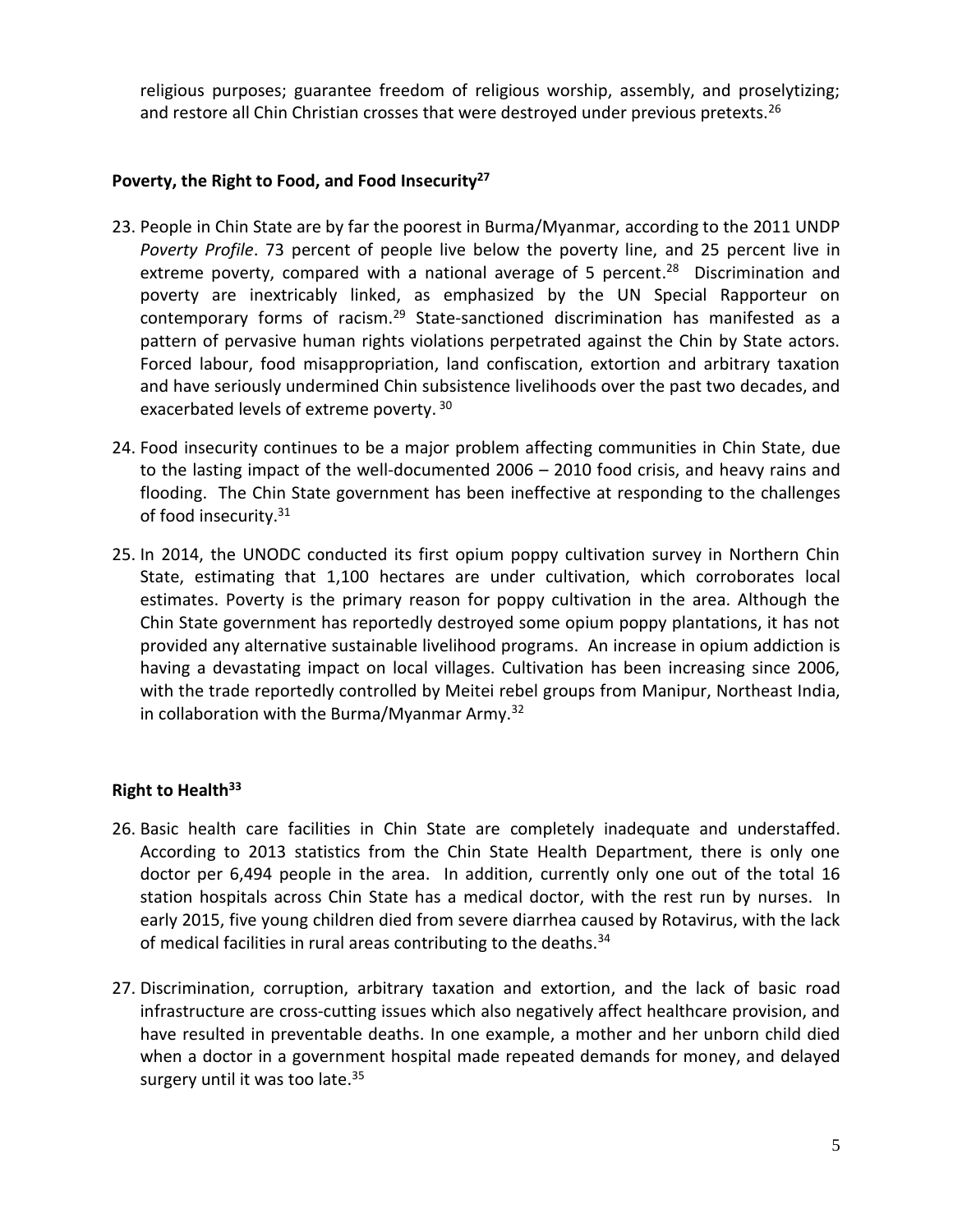## **Right to Education<sup>36</sup>**

- 28. The lack of adequate school facilities is a major barrier to accessing education for the Chin. In many rural areas, one school is shared by up to four to five villages in the area. The lack of schools has prompted internal migration within Chin State, with families choosing to move closer to towns, or sending their children to live with relatives. Understaffing is also a major impediment to access to quality education in rural areas, and communities face the financial burden of paying for supplementary teachers' salaries.  $37$
- 29. The military-dominated Ministry for Border Affairs runs Border Areas National Races Youth Development Training (also known as Na Ta La) schools under its Education and Training Department, primarily targeted at impoverished ethnic and religious minorities like the Chin. At the schools, Chin are promised a government position after graduation. However, students have been prevented from practising Christianity and have faced coercion to convert to Buddhism. The government has described the schools as a key component of a '30-year master plan for the development of border areas and national races'.<sup>38</sup> These schools are designed to facilitate a forced assimilation policy, and violate the government's obligations under CRC.

#### **Right to Land, Natural Resources, and Development<sup>39</sup>**

- 30. Land confiscation without compensation by the Burma/Myanmar Army and local authorities for the purposes of 'military use', road construction, and plantation projects continues to have a devastating impact on Chin subsistence livelihoods.<sup>40</sup>
- 31. In Chin areas, harmful development and extractive industry projects are characterized by a lack of transparency, the absence of free, prior, and informed consent from local communities, and negative environmental and social impacts. Impact assessments are rarely conducted or made public. In one example, the route of a 130km highway connecting Paletwa in Southern Chin State with the India-Burma/Myanmar border as part of the Kaladan Project, classified as Indian development aid to Burma/Myanmar, has not yet been made public in spite of repeated calls for transparency.<sup>41</sup>

#### **D. RECOMMENDATIONS FOR ACTION BY THE STATE UNDER REVIEW**

- R1. Ensure that alleged perpetrators of human rights violations are brought to justice in open court proceedings which meet international standards of fairness.
- R2. Remove Article 445 from the 2008 Constitution, and amend bilateral ceasefire agreements and the draft Nationwide Ceasefire Agreement to remove all references to impunity for past human rights violations, for any party to the conflicts.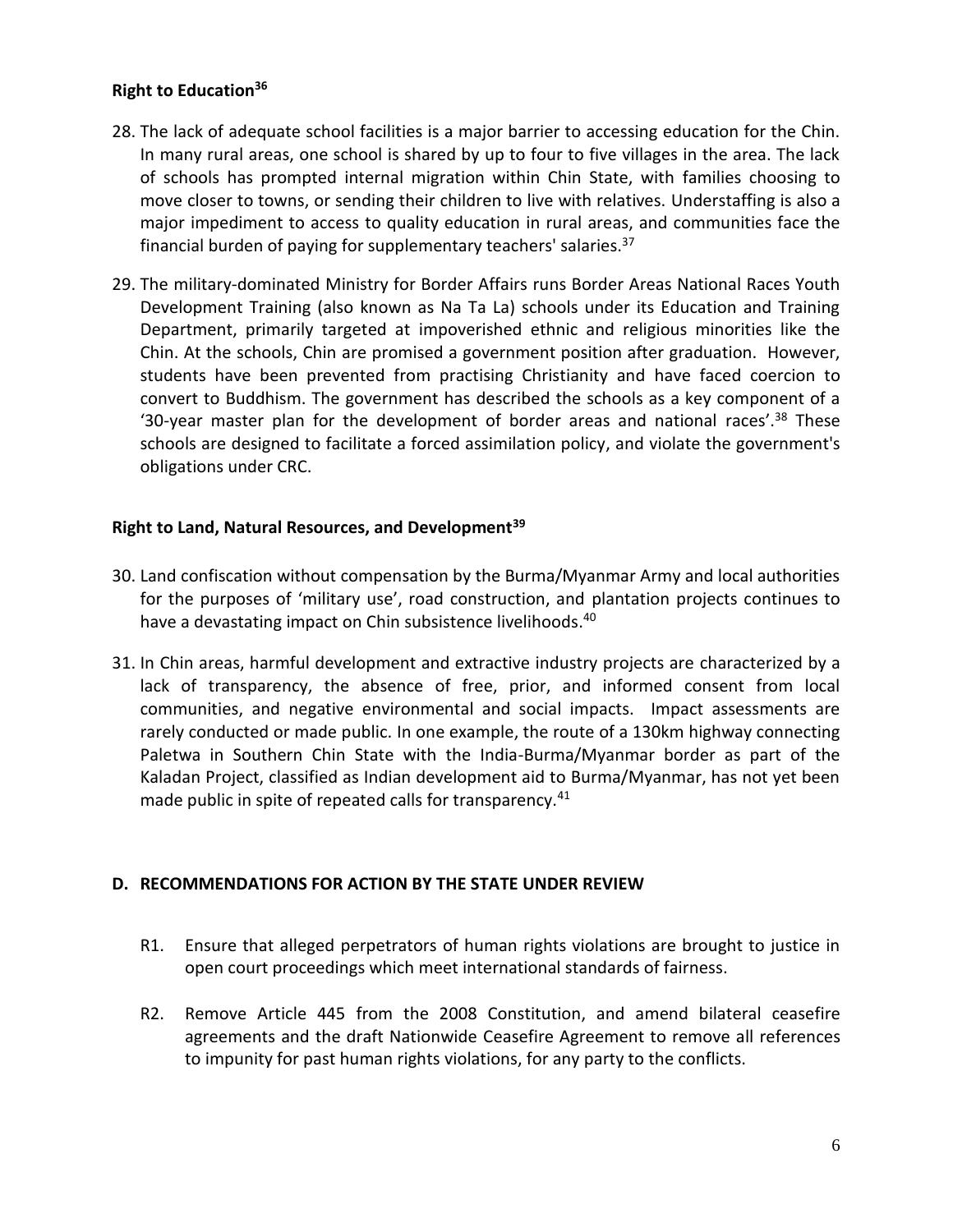- R3. To withdraw (or where applicable, immediately repeal) the draft legislation for the "protection of race and religion".
- R4. Ensure in law, policy, and practice that land ownership rights for religious purposes, freedom of religious worship, assembly, and proselytizing, are guaranteed for all religions.
- R5. Abolish the Border Areas National Races Youth Development Training schools, and institute a single decentralized education system under the Ministry of Education, where all students are treated equally and without discrimination on the basis of religious and ethnic identity.
- R6. Cooperate fully with the Myanmar UN Country Team to ensure that poverty reduction initiatives, sustainable livelihood programs, and development projects are devised and implemented according to the 2009 United Nations Development Group *Guidelines on Indigenous Peoples' Issues.*
- R7. Substantially increase the national budget allocation for the improvement of health and education provision in the poorest areas of Burma/Myanmar, and decentralize decision-making powers to the State and Region governments.
- R8. Ensure that all ceasefire agreements include human rights protections, and impartial monitoring mechanisms which are independent of the parties to the conflicts, as well as outlining clear and effective recourse in the event that the terms of the agreements are broken, in line with international human rights standards.
- R9. Include provisions for the formation of State/Region-level human rights bodies which would have understanding of and expertise in the local human rights contexts to operate in line with the Paris Principles, in bilateral ceasefire agreements and the Nationwide Ceasefire Agreement, and enact enabling legislation.
- R10. Cooperate with OHCHR to enable the establishment of a field office in Burma/Myanmar with a full mandate to protect and promote human rights in the country.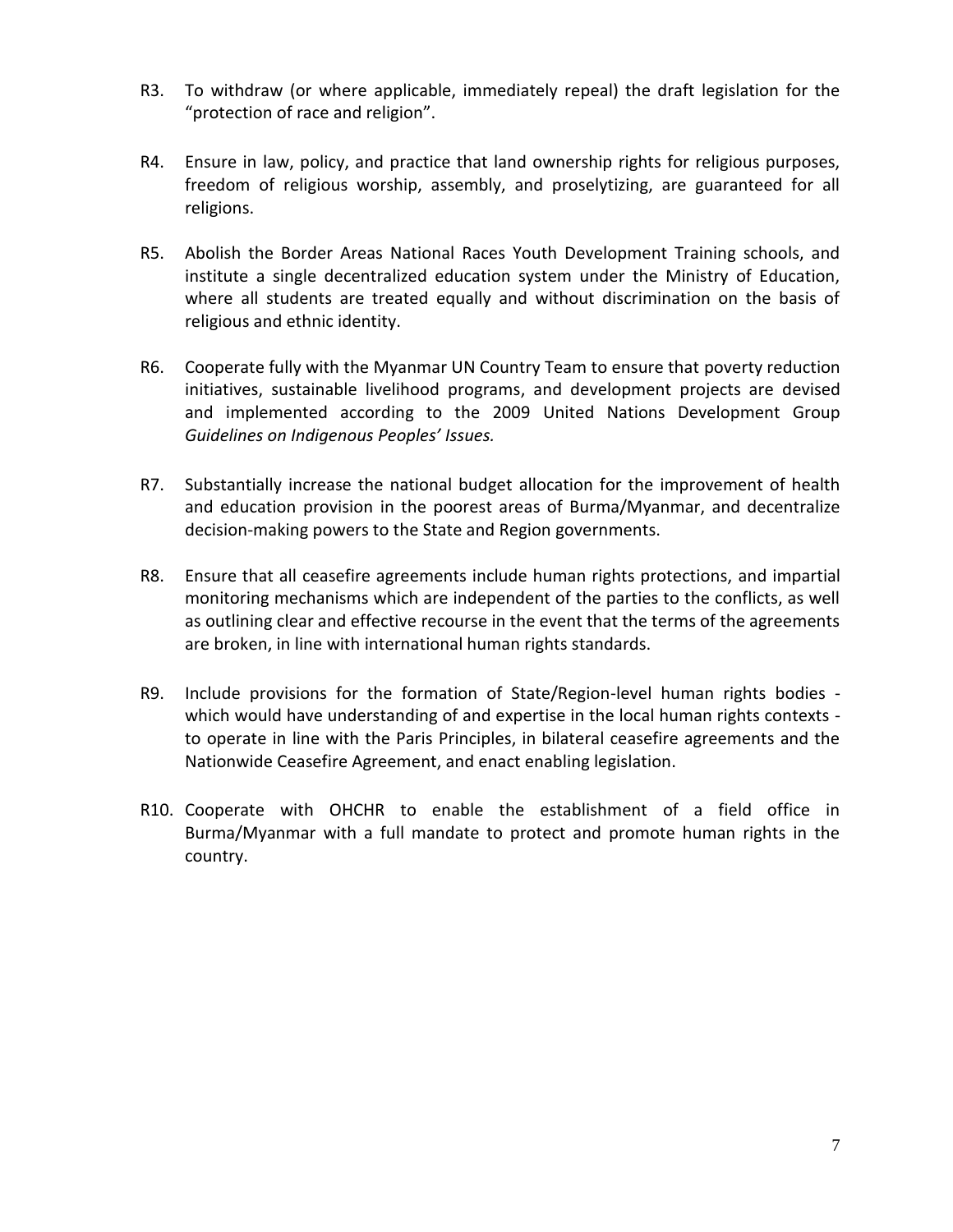#### **END NOTES**

l

<sup>1</sup> Convention on the Rights of the Child (CRC) in 1991, Optional Protocol to the Convention on the Rights of the Child on the sale of children, child prostitution, and child pornography (CRC-OP-SC) in 2012, the Convention on the Elimination of All Forms of Discrimination Against Women (CEDAW) in 1997, the Convention on the Rights of Persons with Disabilitie (CRPD) in 2011, and the Convention on Biological Diversity (CBD) in 1995. <sup>2</sup> [Burma to stamp out forced labour 'by 2015',](https://www.dvb.no/news/burma-to-stamp-out-forced-labour-by-2015/20899) 19 March 2012, Democratic Voice of Burma.

<sup>3</sup> Article 445 of the 2008 Constitution.

<sup>4</sup> The four bills are: (1) the religious conversion bill, which introduces State controls over religious conversion; (2) the monogamy bill, which criminalizes polygamy and infidelity; (3) the interfaith marriage bill for Myanmar Buddhist women, which imposes restrictions on marriages between non-Buddhist men and Buddhist women; and (4) the population control bill, which introduces State controls over birth spacing. The bills are highly discriminatory, particularly against women and religious minorities.

<sup>5</sup> See joint statement signed by 80 civil society organizations worldwide, [http://www.chro.ca/images/Burma-](http://www.chro.ca/images/Burma-Myanmar-Religious-conversion-law-threatens-religious-freedom.pdf)[Myanmar-Religious-conversion-law-threatens-religious-freedom.pdf](http://www.chro.ca/images/Burma-Myanmar-Religious-conversion-law-threatens-religious-freedom.pdf)

 $6$  Relevant recommendation: 104.53. Solve long-standing conflicts between the Government and ethnic groups in a peaceful manner (Czech Republic). The SuR has failed to implement this recommendation.

7 See *Rhododendron News*, Jan-Feb, May-Jun, Nov-Dec 2012 editions for the translated texts of the ceasefire agreements. Although questions remain over whether or not the NCA would supersede the bilateral agreements, it is unlikely that NSAGs would be willing to set aside the terms of those bilateral agreements for the sake of the NCA, given that several of those agreements contain provisions unique to that particular ethnic State context. Any NCA will likely draw on bilateral agreements, rather than replace them.

<sup>8</sup> The Chin Peace & Tranquility Committee is a group of Chin pastors who have played a key role in mediating between the CNF and government forces since the mid-1990s.

<sup>9</sup> The named parties are the Union government, Chin State government, Burma/Myanmar Army, police force, and the CNF.

 $10$  It specifically includes the right to own land for religious purposes; the right to freely construct churches and other religious buildings; and the right to proselytize.

<sup>11</sup> Relevant recommendations accepted by the SuR during the first cycle of the UPR are: 104.36. Adopt strict legislation which criminalizes rape in every context and which ensures legal punishment of the perpetrators including those from the police, military and other authorities (Hungary); 104.39. Conduct an investigation, bring perpetrators to justice and provide reparation to the victims of sexual violence involving members of the armed forces (Brazil). The SuR has failed to implement these recommendations

<sup>12</sup> See CHRO's *Rhododendron News*, July-August 2012.

<sup>13</sup> CHRO has also documented four other cases of sexual violence, perpetrated by non-State actors. One was reportedly perpetrated by a member of a Meitei armed group from Manipur, and ordinary civilians were the perpetrators in three other cases. Due to corruption and social stigma, they were never brought to justice. See *Rhododendron News*, May-Jun 2014 (4 cases), Jan-Feb 2013 (1 case), Jul-Aug 2012 (2 cases), Mar-Apr 2011 (1 case). <sup>14</sup> See *Rhododendron News*, all editions in 2011.

<sup>15</sup> See *Rhododendron News*, all editions in 2014.

<sup>16</sup> See press release from CHRO [http://www.chro.ca/images/stories/files/PDF/CHRO\\_pr\\_8Chin\\_on\\_triL.pdf](http://www.chro.ca/images/stories/files/PDF/CHRO_pr_8Chin_on_triL.pdf) Amnesty International issued an Urgent Action on the case:

[http://www.amnesty.org/en/library/asset/ASA16/015/2014/en/a0808251-6590-4264-a8e4](http://www.amnesty.org/en/library/asset/ASA16/015/2014/en/a0808251-6590-4264-a8e4-f067dd1a0ae7/asa160152014en.html) [f067dd1a0ae7/asa160152014en.html](http://www.amnesty.org/en/library/asset/ASA16/015/2014/en/a0808251-6590-4264-a8e4-f067dd1a0ae7/asa160152014en.html)

<sup>17</sup> Relevant recommendation accepted by the SuR: 104.30. End and prohibit torture (Slovenia). The SuR has failed to implement this recommendation and voluntary commitment.

<sup>18</sup> Rhododendron News, Jul-Aug 2011, Mar-Apr, May-Jun, Jul-Aug 2012, Jan-Feb, Jul-Aug, Nov-Dec 2013, and May-Jun, Jul-Aug, Sep-Oct 2014, CHRO.

<sup>19</sup> One man was beaten with a wooden pole, resulting in head and neck injuries. Two other men suffered severe swelling to their faces. See Rhododendron News, Sep-Oct 2014, CHRO.

<sup>20</sup> Unpublished situation update on file with CHRO, March 2015.

<sup>21</sup> Relevant recommendations accepted by the SuR during the first cycle of the UPR are: 104.33. End forced labour and child labour (Slovenia); 106.40. Cooperate fully with ILO to end forced and child labour including in the military, in particular through implementation of a Joint Action Plan and awareness-raising activities (United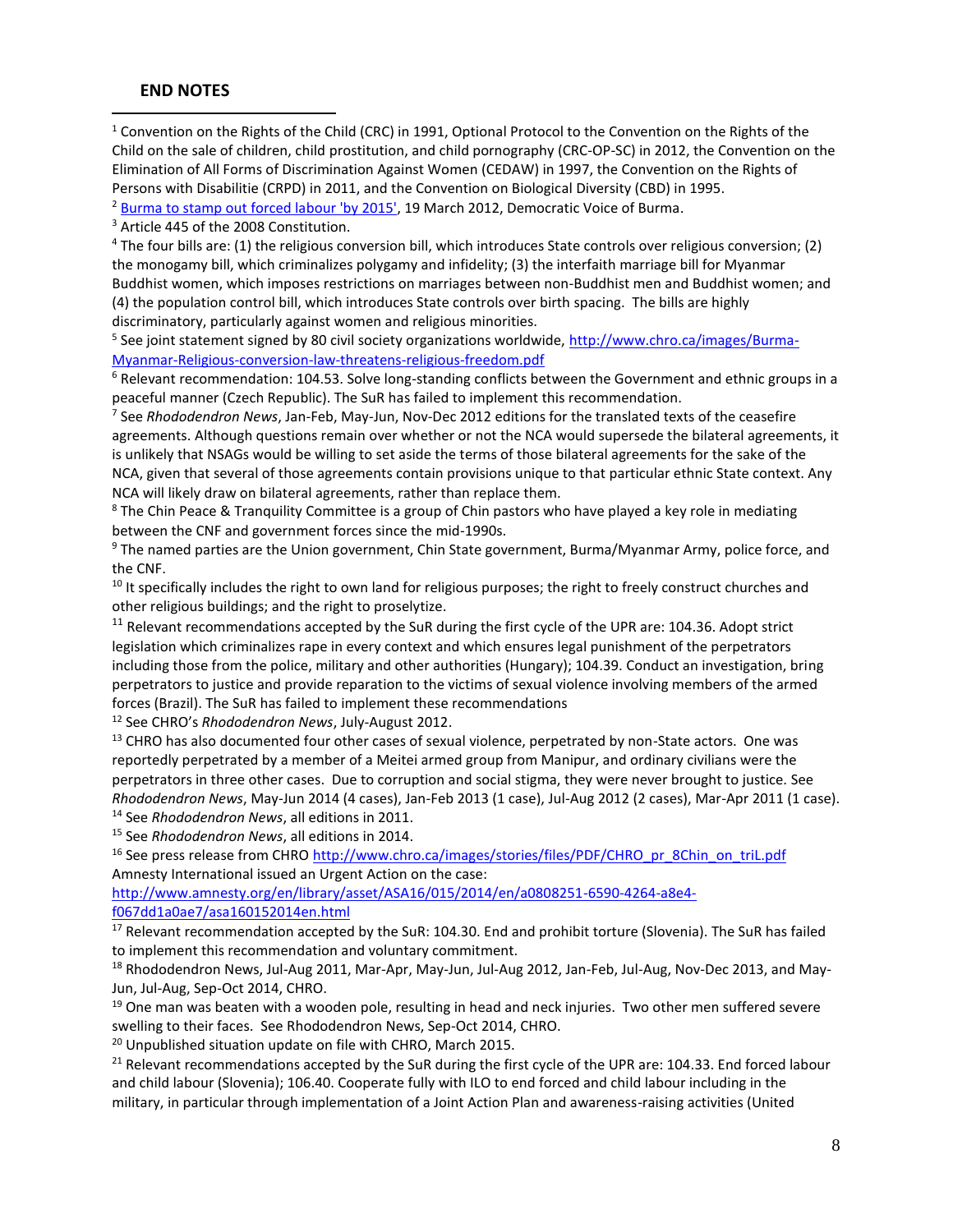Kingdom); 104.41.Fully cooperate with ILO and implement the recommendations of the ILO Inquiry Commission (France). The SuR has partially implemented these recommendations.

l

 $^{22}$  See all editions of Rhododendron News, 2011; all editions of Rhododendron News 2012, except Jul-Aug; Jan-Feb, Sep-Oct 2013; and Jan-Feb 2015.

<sup>23</sup> Relevant recommendations accepted by the SuR during the first cycle of the UPR are: 104.29. Ensure that ethnic and religious minorities are granted fundamental rights and end discrimination against persons belonging to these minorities (Slovenia); and 104.52. Ensure that ethnic minorities are granted fundamental rights and are enabled to enjoy their culture, religion and their language freely and without any form of discrimination (Poland). The SuR has failed to implement these recommendations.

<sup>24</sup> CHRO's 2012 report*, "Threats to Our Existence": Persecution of Ethnic Chin Christians in Burma*, documents how official permission is notoriously hard to obtain for Chin Christian organizations, due to complex bureaucratic procedures and lengthy delays, resulting in requests being denied or simply ignored. Many Chin Christians have sought to circumvent these restrictions by applying for permissions in the name of an individual, rather than a Christian organization. However, if such buildings are suspected of being used for religious assembly, permission is often later withdrawn. Even when official permission is secured – more often than not, verbally – it can be revoked at any time.

<sup>25</sup> See *"Threats to Our Existence": Persecution of Ethnic Chin Christians in Burma,* September 2012, CHRO, and *Thematic Briefing: The state of freedom of religion or belief for Chin in Burma/Myanmar 2013*, January 2014, CHRO, and Rhododendron News, May-Jun 2014, Jul-Aug 2014, Jan-Feb 2015.

<sup>26</sup> See *Thematic Briefing: The state of freedom of religion or belief for Chin in Burma/Myanmar 2013, January 2014,* CHRO for the full list of recommendations made by the Chin National Conference.

<sup>27</sup> Relevant recommendation: 104.42. Take appropriate measures and develop an action plan while continuing the cooperation with the international community to implement the MDGs, in particular poverty reduction, the right to food and food security (Viet Nam). The SuR has not implemented this recommendation.

<sup>28</sup> Poverty Profile, Integrated Household Living Conditions Survey in Myanmar (2009-2010), UNDP, June 2011, pp.12. The next poorest state is Arakan/Rakhine, at 44 percent. There is widening disparity between levels of abject poverty in Chin State and the rest of Burma/Myanmar. Extreme poverty is defined as spending all income on food. The rate of extreme poverty in Chin State is five times higher than the national average, compared with four times higher the last time statistics were compiled, in 2005.

 $29$  UN Special Rapporteur on contemporary forms of racism, report to the UN General Assembly, 19 August 2013, ref. A/68/333.

<sup>30</sup> See *Life Under the Junta: Evidence of Crimes Against Humanity in Burma's Chin State*, Physicians for Human Rights, January 2011, and Rhododendron News, Jan – Feb 2014, CHRO.

<sup>31</sup> During the Chin State parliamentary session from September-October 2013, an MP asked the Chin State government if they would provide assistance to address food shortages in Thantlang township. The government responded with statistics they had collected in 2012: only 38 percent of households in Thantlang township, 36% in Tedim, 26% in Falam, 48% in Hakha, 5% in Kanpetlet, and 34% in Mindat had adequate food supplies in 2012. Government representatives went on to say that although households didn't have enough food, they could somehow get by with other crops and that no-one had died of hunger in Chin State. See Rhododendron News, Sep-Oct 2013, as well as Nov-Dec 2013, Mar-Apr 2014, and all editions of Rhododendron News in 2011 and 2012. <sup>32</sup> *Southeast Asia Opium Survey 2014, Lao PDR & Myanmar*, UNODC. See also Rhododendron News, Jul-Aug 2011, Sep-Oct 2011, Nov-Dec 2011, Nov-Dec 2012, Sep-Oct 2013, Nov-Dec 2013, Jan-Feb 2014, and Jan-Feb 2015, CHRO, and *[Opium Turns Hillside Town Into 'Widow Village'](http://www.irrawaddy.org/feature/opium-turns-hillside-town-widow-village.html)*, 10 January 2015, Irrawaddy News.

<sup>33</sup> 104.5. Ensure the effective implementation of the Convention on the Rights of the Child (CRC), especially the rights to education and health (New Zealand); 104.13. Initiate as possible, with the assistance of the international community, the programmes of investment needed in the health, education and social security sectors (Algeria); 104.17. Continue implementing the programmes and measures to improve the enjoyment of the right to education and the right to health of all its population (Cuba); 104.47. Continue its efforts to further improve the quality of education and health services (Democratic People's Republic of Korea); 104.44. Pursue its efforts for balanced development that bridges the gap between the rural and urban areas, with special attention to the realization of MDGs on health (Sudan); 104.45. Continue providing health-care services at primary health-care facilities at minimum or no cost (Bhutan). The State Under Review has not yet implemented these recommendations.